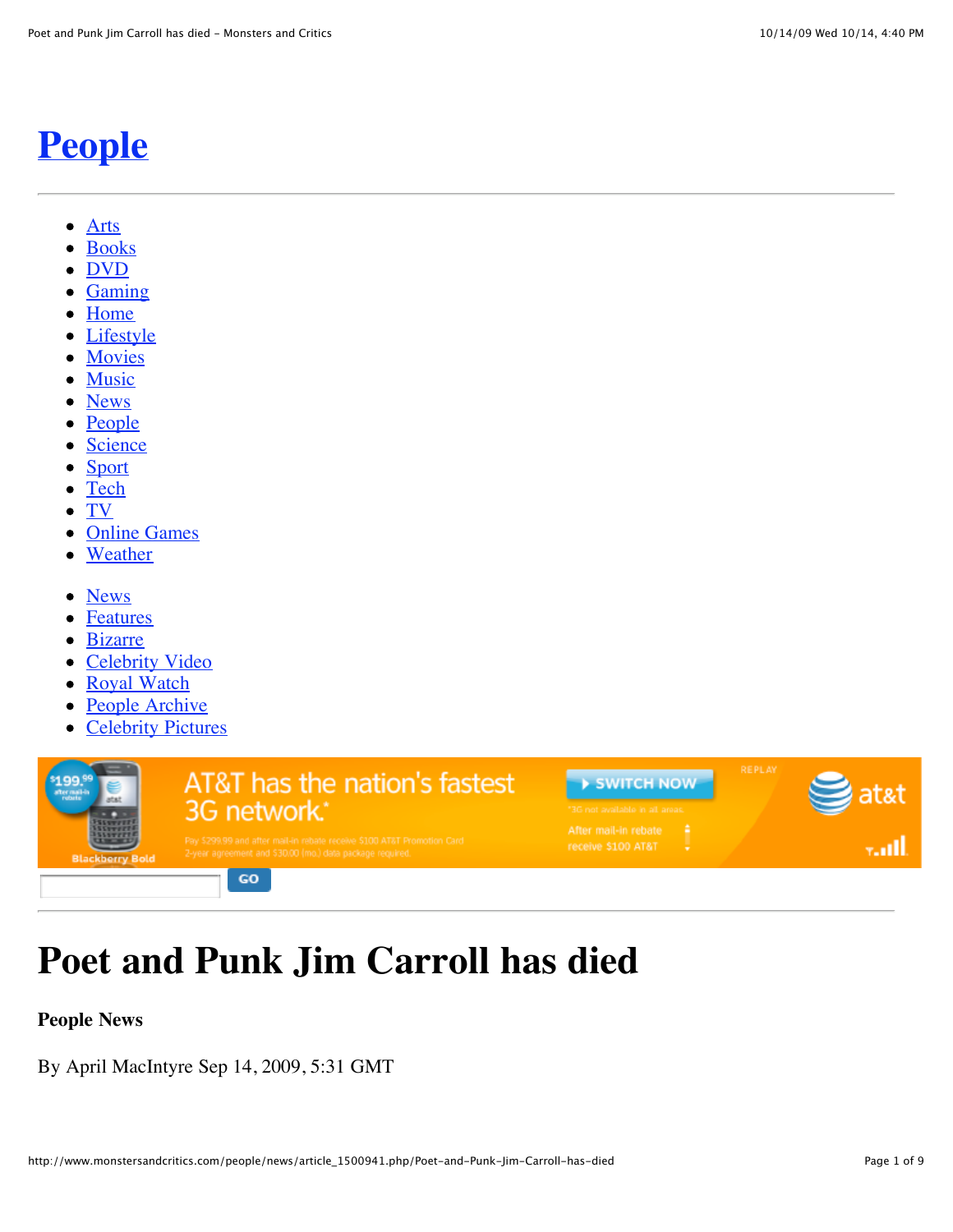

Punk singer, poet and prolific author Jim Carroll, who penned "The Basketball Diaries," has died.

#### **[Latest World News](http://googleads.g.doubleclick.net/aclk?sa=l&ai=BLfYN6zbWSpKyGY7jlQelnMx1kr-7gAGWr8uuDsCNtwHgiRwQARgBILbR9AEoAzgAUIyUuvIHYMnGqYvApNgPoAHG5t34A7IBGnd3dy5tb25zdGVyc2FuZGNyaXRpY3MuY29tugEKMzM2eDI4MF9hc8gBAdoBZGh0dHA6Ly93d3cubW9uc3RlcnNhbmRjcml0aWNzLmNvbS9wZW9wbGUvbmV3cy9hcnRpY2xlXzE1MDA5NDEucGhwL1BvZXQtYW5kLVB1bmstSmltLUNhcnJvbGwtaGFzLWRpZWSoAwHIAwfoA8YE6AMk9QMAAAAE9QMgAAAA&num=1&sig=AGiWqtw3t_L7x3uY212Q-kO501dA1wLqmw&client=ca-pub-3708278364070344&adurl=http://news.google.com/%3Fq%3Dworld%2520news)**

Find The Latest Breaking News On Any Topic, Free! Try it now. news.Google.com

#### **[Pulse Smartpen](http://googleads.g.doubleclick.net/aclk?sa=l&ai=BLiy-6zbWSpKyGY7jlQelnMx10MXhP4Cmvv4MwI23AfDmFxACGAIgttH0ASgDOABQ3bjxmANgycapi8Ck2A-yARp3d3cubW9uc3RlcnNhbmRjcml0aWNzLmNvbboBCjMzNngyODBfYXPIAQHaAWRodHRwOi8vd3d3Lm1vbnN0ZXJzYW5kY3JpdGljcy5jb20vcGVvcGxlL25ld3MvYXJ0aWNsZV8xNTAwOTQxLnBocC9Qb2V0LWFuZC1QdW5rLUppbS1DYXJyb2xsLWhhcy1kaWVkyALSm_cGqAMByAMH6APGBOgDJPUDAAAABPUDIAAAAA&num=2&sig=AGiWqtwsls9akfypGsiRZdF4Mcgzc-_UfA&client=ca-pub-3708278364070344&adurl=http://clickserve.dartsearch.net/link/click%3Flid%3D43000000111182115%26ds_s_kwgid%3D58000000002662721%26ds_e_adid%3D3388951596%26ds_e_matchtype%3Dcontent%26ds_url_v%3D2)**

Never Miss a Word - Pulse Smartpen 1G Pen Now \$129 & the 2GB Now \$169 Livescribe.com

#### **[10 Early Pregnancy Signs](http://googleads.g.doubleclick.net/aclk?sa=l&ai=BsMMh6zbWSpKyGY7jlQelnMx1uKPLZ4z64okO1Kv52Raw2wYQAxgDILbR9AEoAzgAUI-To5YFYMnGqYvApNgPsgEad3d3Lm1vbnN0ZXJzYW5kY3JpdGljcy5jb226AQozMzZ4MjgwX2FzyAEB2gFkaHR0cDovL3d3dy5tb25zdGVyc2FuZGNyaXRpY3MuY29tL3Blb3BsZS9uZXdzL2FydGljbGVfMTUwMDk0MS5waHAvUG9ldC1hbmQtUHVuay1KaW0tQ2Fycm9sbC1oYXMtZGllZMACBKgDAcgDB-gDxgToAyT1AwAAAAT1AyAAAAA&num=3&sig=AGiWqtwEUAIzjBH-ukGBk2JhzkKj9wrAOA&client=ca-pub-3708278364070344&adurl=http://www.mydailymoment.com/app/quiz/userquiz/takequiz/300%3Futm_source%3DDHTMLgoogle-cheating-partner-cat-186pregnancy%26utm_medium%3Dpregnancy-22%26utm_term%3D%26utm_content%3Dquiz%26utm_campaign%3DMULTI)**

Take this quiz & See if you have the Signs & Symptoms of Pregnancy MyDailyMoment.com

Punk [singer](http://www.monstersandcritics.com/people/news/article_1500941.php/Poet-and-Punk-Jim-Carroll-has-died#), poet and prolific author Jim Carroll, who penned "The Basketball Diaries," has died.

Carroll chronicled his youth spent at a private school into "The Basketball Diaries," wich was turned into a 1995 film starring Leonardo DiCaprio.

Carroll, age 60, died Friday of a heart attack in Manhattan, according to The New York Times.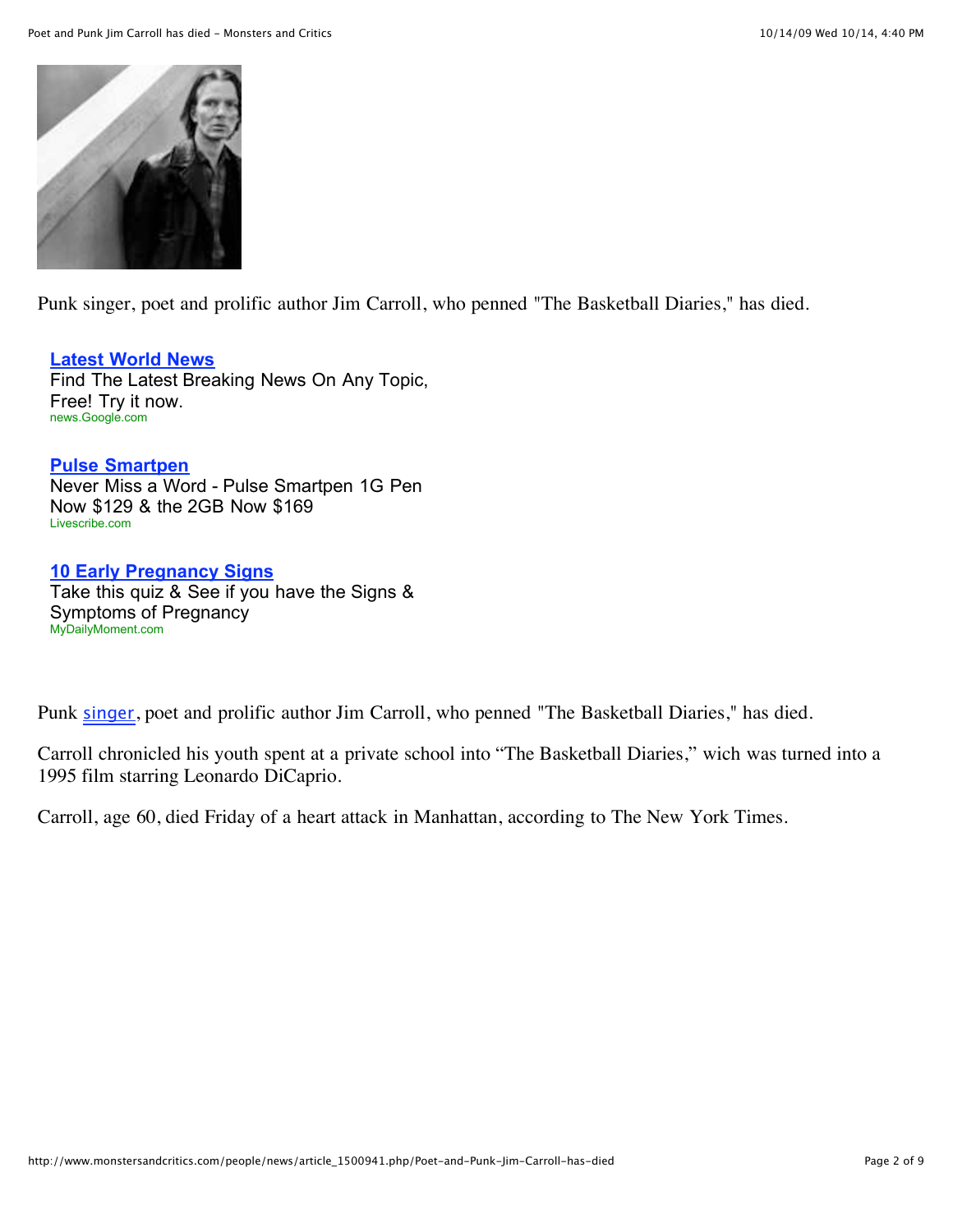"The Basketball Diaries" was Carroll's drug-fuelled recollections of his life as a teenage basketball star at a Manhattan private school during the 1960's.

Atlantic records signed Carroll for his [music](http://www.monstersandcritics.com/people/news/article_1500941.php/Poet-and-Punk-Jim-Carroll-has-died#), and he also published numerous poetry collections, including "Void of Course (1998)," "The Book of Nods" (1986) and "Fear of Dreaming" (1993).

According to the Jim Carroll website, http://catholicboy.com/:

"I am very sad to let you know that Jim Carroll died on September 11, 2009. He was at his desk working when he passed away. Plans for memorial services, etc., are still in progress... "- Cassie Carter

**[Talkback](http://www.monstersandcritics.com/people/news/article_1500941.php/Poet-and-Punk-Jim-Carroll-has-died#comments)** 

"Crazy White Teeth"

Teeth Whitening Trick

[advertise here](http://redir.doclix.com/adserver/redir/adside.jsp?src=Advertise_Here_4)

**Your Talkback on this Story**

**Echo** 1 Items Admin



**Guest** 

I have been a fan of Jim's since I was 16, I am 39 now, thoughts and prayers are with his loved ones and fans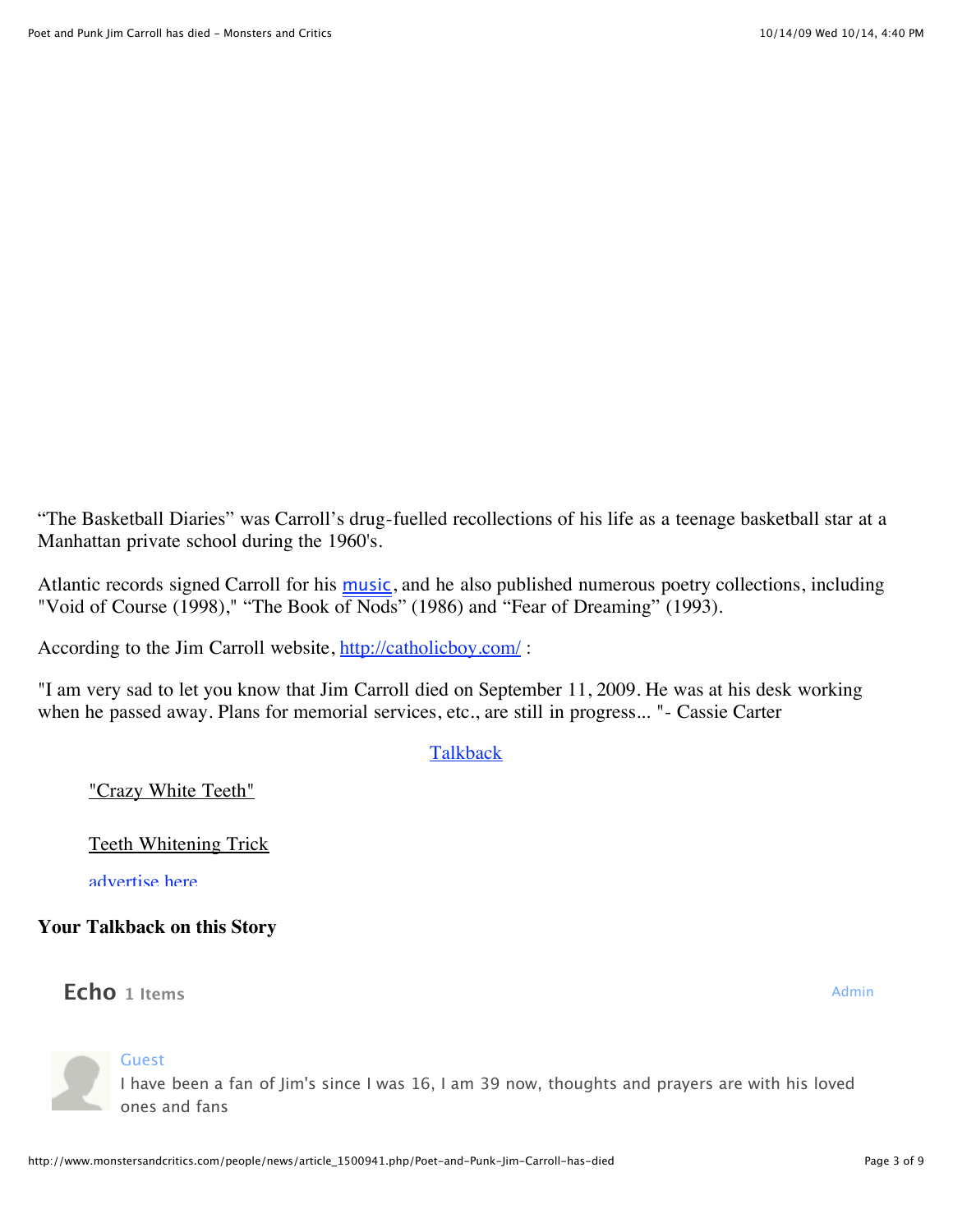September 14, 2009, 7:00:04 AM EDT – [Flag](javascript:void(0);) – [Reply](javascript:void(0);)

|                     | From | Your name here |                |  |
|---------------------|------|----------------|----------------|--|
|                     | To   | This Page      |                |  |
| What's on your mind |      |                |                |  |
|                     |      |                |                |  |
|                     |      |                | bo             |  |
| <b></b>             |      |                |                |  |
| <b>Follow</b>       |      |                | Cancel<br>Post |  |

Note posts made on our older Talkback system will still show below. However, new posts can only be made via the new system (above). We will export the old comments to the new shortly. You can still comment as a guest on the new system but it also allows you to login using various social network and other accounts.

Other features coming soon.

### **Talkback**

- [Print](http://www.monstersandcritics.com/people/news/printer_1500941.php)
- $\bullet$  [Email](mailto:?subject=Poet+and+Punk+Jim+Carroll+has+died&body=http%3A%2F%2Fwww.monstersandcritics.com%2Fpeople%2Fnews%2Farticle_1500941.php%2FPoet-and-Punk-Jim-Carroll-has-died)
- [RSS](http://feeds.feedburner.com/monstersandcritics/people)
- [Talkback](http://www.monstersandcritics.com/people/news/article_1500941.php/Poet-and-Punk-Jim-Carroll-has-died#talkback)

**SHARE**  $\blacksquare$   $\Omega$   $\blacksquare$ 

#### **Latest Headlines in People**

- 1. [Schwarzenegger vows "swift action" against yacking wife](http://www.monstersandcritics.com/people/news/article_1507117.php/Schwarzenegger-vows-swift-action-against-yacking-wife)
- 2. [In Pictures: 'America Ferrera & Esquire Host a Save the Children Benefit'](http://www.monstersandcritics.com/people/features/article_1507118.php/In-Pictures-America-Ferrera-&-Esquire-Host-a-Save-the-Children-Benefit)
- 3. [In Pictures: 'Holly Montag 26th Birthday Celebration'](http://www.monstersandcritics.com/people/features/article_1507115.php/In-Pictures-Holly-Montag-26th-Birthday-Celebration)
- 4. [Al Martino, singer of Volare, dies aged 82](http://www.monstersandcritics.com/people/news/article_1507104.php/Al-Martino-singer-of-Volare-dies-aged-82)
- 5. [In Pictures: '6th Annual Alfred E. Mann Innovation & Inspiration Gala'](http://www.monstersandcritics.com/people/features/article_1507100.php/In-Pictures-6th-Annual-Alfred-E-Mann-Innovation-&-Inspiration-Gala)
- [Print](http://www.monstersandcritics.com/people/news/printer_1500941.php)
- [Email](mailto:?subject=Poet+and+Punk+Jim+Carroll+has+died&body=http%3A%2F%2Fwww.monstersandcritics.com%2Fpeople%2Fnews%2Farticle_1500941.php%2FPoet-and-Punk-Jim-Carroll-has-died)
- [RSS](http://feeds.feedburner.com/monstersandcritics/people)
- [Talkback](http://www.monstersandcritics.com/people/news/article_1500941.php/Poet-and-Punk-Jim-Carroll-has-died#comments)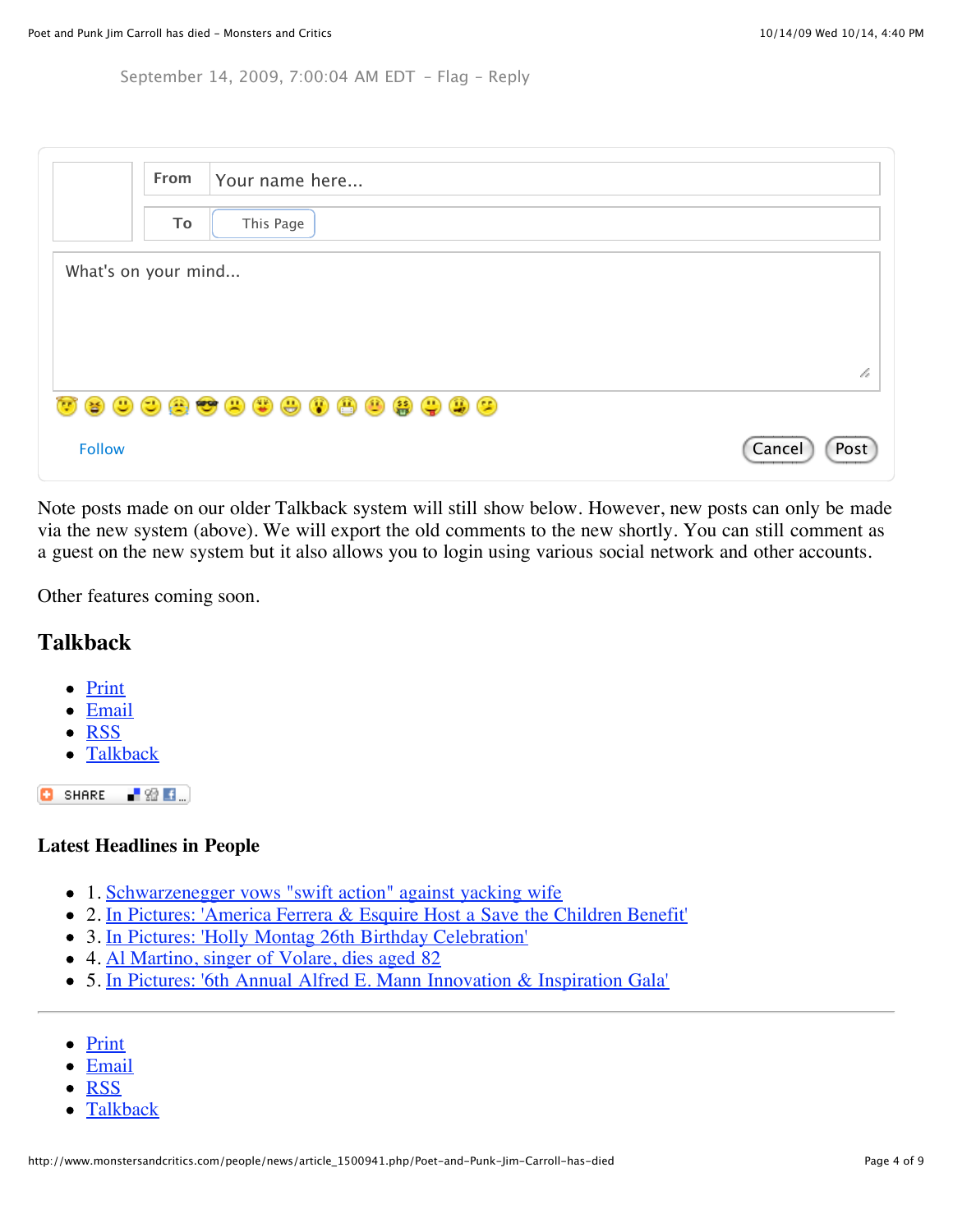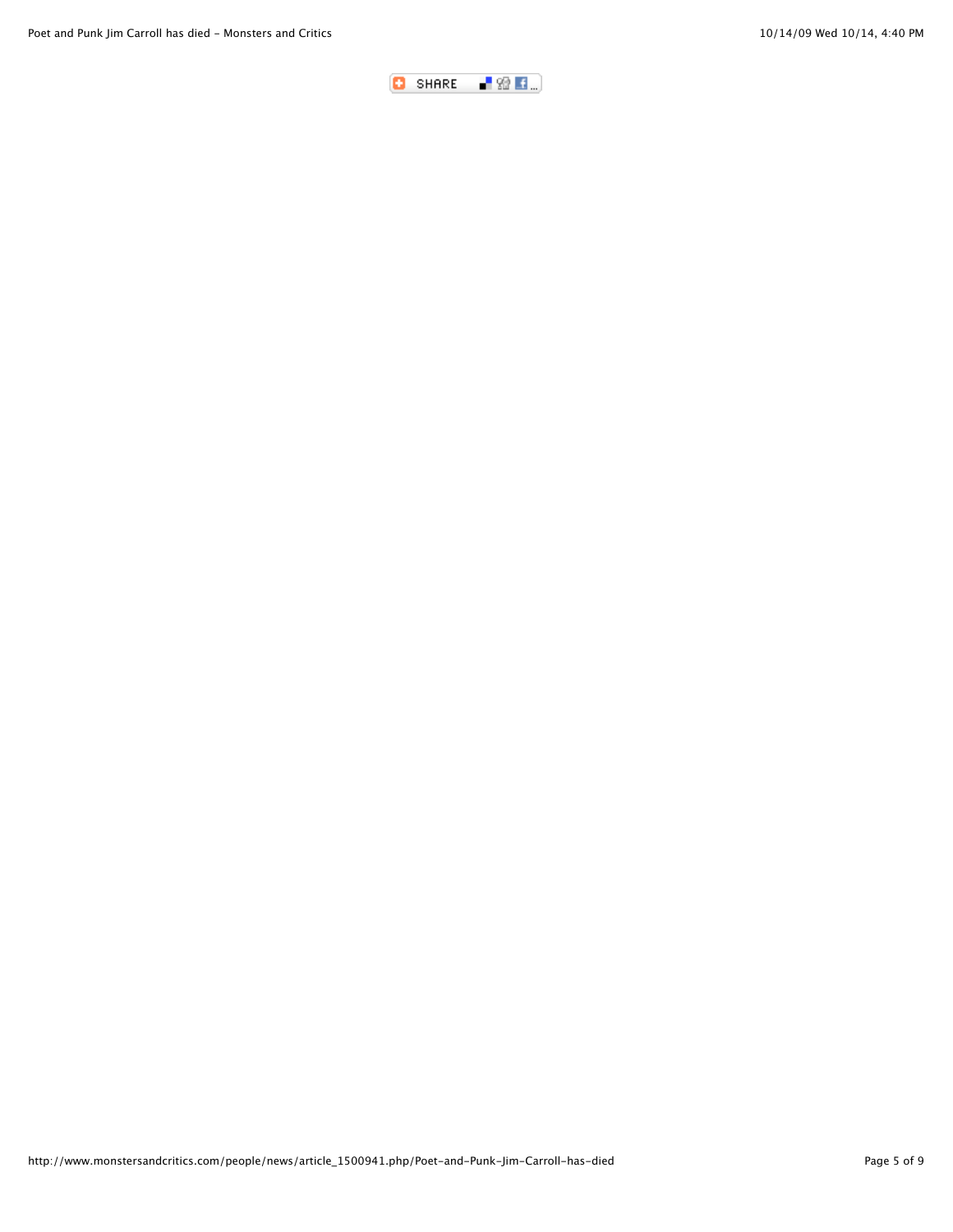#### Ads by Google

#### **[New Moon Trailer](http://googleads.g.doubleclick.net/aclk?sa=l&ai=BCZNv7DbWSsaAG5njlQfb_v3-D_eEmokB0dqmlQ7AjbcB0IYDEAEYBSC20fQBKAU4AFD6jaCH_f____8BYMnGqYvApNgPsgEad3d3Lm1vbnN0ZXJzYW5kY3JpdGljcy5jb226AQoxNjB4NjAwX2FzyAEB2gFkaHR0cDovL3d3dy5tb25zdGVyc2FuZGNyaXRpY3MuY29tL3Blb3BsZS9uZXdzL2FydGljbGVfMTUwMDk0MS5waHAvUG9ldC1hbmQtUHVuay1KaW0tQ2Fycm9sbC1oYXMtZGllZOABAsgCpYWfDqgDAcgDB-gDxgToAyT1AwAAAAT1AyAAAAA&num=5&sig=AGiWqtywyicZ9kaDJez-Rvcl1tCaoHdCyw&client=ca-pub-3708278364070344&adurl=http://www.webcrawler.com/webcrawler303/ws/results/Web/new%2Bmoon%2Btrailer/1/417/TopNavigation/Relevance/iq%3Dtrue/zoom%3Doff/_iceUrlFlag%3D7%3F_IceUrl%3Dtrue)**

Search multiple engines for new moon trailer www.webcrawler.com

#### **[Crime Movie Thriller](http://googleads.g.doubleclick.net/aclk?sa=l&ai=Bju5h7DbWSsaAG5njlQfb_v3-D-WYoZsBwffW0AnAjbcBsL0QEAIYBiC20fQBKAU4AFCn2p_KBGDJxqmLwKTYD6ABh7_x_AOyARp3d3cubW9uc3RlcnNhbmRjcml0aWNzLmNvbboBCjE2MHg2MDBfYXPIAQHaAWRodHRwOi8vd3d3Lm1vbnN0ZXJzYW5kY3JpdGljcy5jb20vcGVvcGxlL25ld3MvYXJ0aWNsZV8xNTAwOTQxLnBocC9Qb2V0LWFuZC1QdW5rLUppbS1DYXJyb2xsLWhhcy1kaWVk4AECgAIByALZnogFqAMByAMH6APGBOgDJPUDAAAABPUDIAAAAA&num=6&ggladgrp=14040384846002526073&gglcreat=5895113705003892207&sig=AGiWqtwS8XQFvUxesXFDfGS4N87uzbqAJQ&client=ca-pub-3708278364070344&adurl=https://www.blockbuster.com/aff/p.26722/r.crime_movie_thriller/%3Fsrc%3Dgoogle)**

Blockbuster Online Movie Rentals. Over 85,000 Titles. Learn More www.Blockbuster.com

#### **[Coffee Exposed](http://googleads.g.doubleclick.net/aclk?sa=l&ai=BVhw87DbWSsaAG5njlQfb_v3-D_nEvKABzZ6S3gPAjbcBoI0GEAMYByC20fQBKAU4AFD9rKCQ_f____8BYMnGqYvApNgPsgEad3d3Lm1vbnN0ZXJzYW5kY3JpdGljcy5jb226AQoxNjB4NjAwX2FzyAEB2gFkaHR0cDovL3d3dy5tb25zdGVyc2FuZGNyaXRpY3MuY29tL3Blb3BsZS9uZXdzL2FydGljbGVfMTUwMDk0MS5waHAvUG9ldC1hbmQtUHVuay1KaW0tQ2Fycm9sbC1oYXMtZGllZOABAoACAagDAcgDB-gDxgToAyT1AwAAAAT1AyAAAAA&num=7&sig=AGiWqtzGJkM94Pj6JISVvfQxhgEKX9YDig&client=ca-pub-3708278364070344&adurl=http://www.coffeefool.com)**

A shocking secret coffee co's don't want you to know. www.coffeefool.com

#### **[Science In The](http://googleads.g.doubleclick.net/aclk?sa=l&ai=Bj1bU7DbWSsaAG5njlQfb_v3-D4Lwp4cBlKiZoArAjbcBoI0GEAQYCCC20fQBKAU4AFCTy5lnYMnGqYvApNgPsgEad3d3Lm1vbnN0ZXJzYW5kY3JpdGljcy5jb226AQoxNjB4NjAwX2FzyAEB2gFkaHR0cDovL3d3dy5tb25zdGVyc2FuZGNyaXRpY3MuY29tL3Blb3BsZS9uZXdzL2FydGljbGVfMTUwMDk0MS5waHAvUG9ldC1hbmQtUHVuay1KaW0tQ2Fycm9sbC1oYXMtZGllZOABAsgChJb1CKgDAcgDB-gDxgToAyT1AwAAAAT1AyAAAAA&num=8&sig=AGiWqtzIpTpCYICSjOYe8Vmr1ZSndrJgTg&client=ca-pub-3708278364070344&adurl=http://www.Bing.com/news/search%3Fq%3Dtechnology%26FORM%3DMFENWS%26PUBL%3DGoogle%26CREA%3Duserid1743b7a7e4d816d75313206dd5ca534df70ec) News**

Find the Information you need fast Science, Technology and more www.Bing.com

#### **[World of Warcraft](http://googleads.g.doubleclick.net/aclk?sa=l&ai=Bx4Al7DbWSsaAG5njlQfb_v3-D9KFg40BtvGf5ATAjbcBsMwLEAUYCSC20fQBKAU4AFCPzPmiBmDJxqmLwKTYD6ABqsC9_AOyARp3d3cubW9uc3RlcnNhbmRjcml0aWNzLmNvbboBCjE2MHg2MDBfYXPIAQHaAWRodHRwOi8vd3d3Lm1vbnN0ZXJzYW5kY3JpdGljcy5jb20vcGVvcGxlL25ld3MvYXJ0aWNsZV8xNTAwOTQxLnBocC9Qb2V0LWFuZC1QdW5rLUppbS1DYXJyb2xsLWhhcy1kaWVk4AECgAIByALGyr4IqAMByAMH6APGBOgDJPUDAAAABPUDIAAAAA&num=9&sig=AGiWqtw4XlJ2ToPIBra6-zhjjPkNztTwAA&client=ca-pub-3708278364070344&adurl=https://signup.worldofwarcraft.com/landing.html%3Freferral%3DGoogleB)**

10 Million People Can't be Wrong Download the Free Trial today WorldofWarcraft.com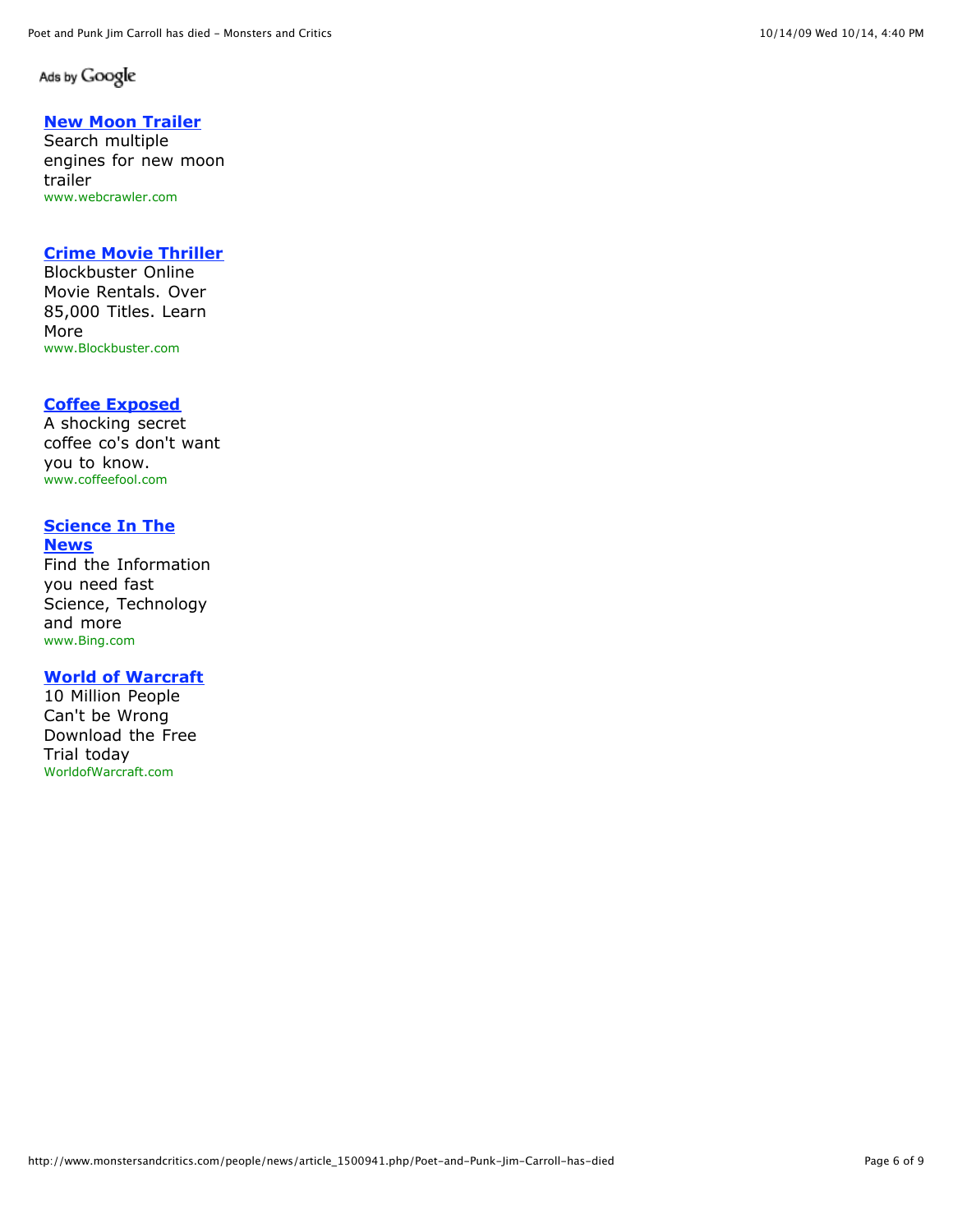## **From Sites We Like**

## **P**[PopEater](http://www.popeater.com/)

- [Exclusive: Family, Friends Remember Christopher Reeve](http://www.popeater.com/2009/10/14/christopher-reeve-tribute/) Filed under: Movie News In an interview given exclusively to PopEater, Christopher Reeve's son and friends speak to In…
- [A Day in Celebrity Tweets for Mon 10/14](http://www.popeater.com/2009/10/14/celebrity-twitters/) Filed under: Gut Reactions, Movie News, Music News, TV News, Celebrity Twitter We know you can't keep track of…
- [Girls on Pop: On Twitter and 'Twilight'](http://www.popeater.com/2009/10/14/lindsay-lohan-twilight-leighton-meester/) Filed under: Gut Reactions, Movie News, Music News, TV News, Girls on Pop, Scandal The ladies of PopEater discuss…

## HEADLINES BY<br>FEEDBURNER

### **Latest Tech News**

[Mozilla continues security rollout – offers Plugin Check](http://www.thetechherald.com/article.php/200942/4616/Mozilla-continues-security-rollout-%E2%80%93-offers-Plugin-Check) [Hijacked Facebook applications leading to Rogue anti-Virus](http://www.thetechherald.com/article.php/200942/4615/Hijacked-Facebook-applications-leading-to-Rogue-anti-Virus) [Microsoft sets records on Patch Tuesday](http://www.thetechherald.com/article.php/200942/4609/Microsoft-sets-records-on-Patch-Tuesday) [Wii games dominate decade's top-five sellers](http://www.thetechherald.com/article.php/200942/4614/Wii-games-dominate-decade-s-top-five-sellers) [Nintendo moves to quash rumours of DS replacement](http://www.thetechherald.com/article.php/200942/4613/Nintendo-moves-to-quash-rumours-of-DS-replacement)

## **In Monsters and Critics**

[Arts](http://www.monstersandcritics.com/arts/) [Books](http://www.monstersandcritics.com/books/) [DVD](http://www.monstersandcritics.com/dvd/) [Gaming](http://www.monstersandcritics.com/gaming/) [Lifestyle](http://www.monstersandcritics.com/lifestyle/) **[Movies](http://www.monstersandcritics.com/movies/)** [Music](http://www.monstersandcritics.com/music/) **[News](http://www.monstersandcritics.com/news/)** [People](http://www.monstersandcritics.com/people/) [Science & Nature](http://www.monstersandcritics.com/science/) **[Sport](http://www.monstersandcritics.com/sport/)** [TV](http://www.monstersandcritics.com/smallscreen/) [Archives](http://www.monstersandcritics.com/archive/) Other Languages and Sites [Deutschland \(Monsters and Critics\)](http://www.monstersandcritics.de/) [The Tech Herald](http://www.thetechherald.com/) [Free Games](http://www.freegamesherald.com/)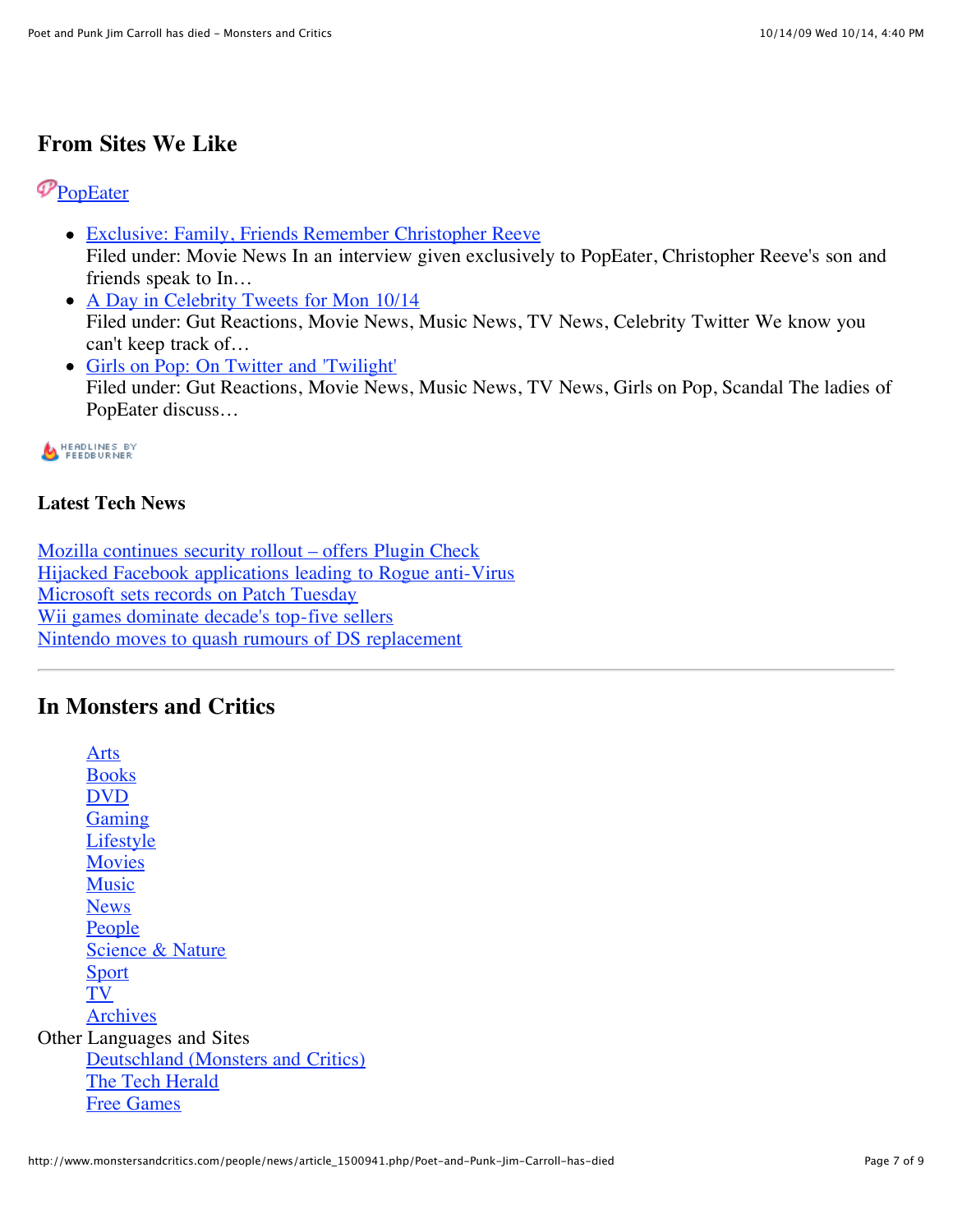Entertainment

[Arts](http://www.monstersandcritics.com/arts/) **[Books](http://www.monstersandcritics.com/books/)** [DVD](http://www.monstersandcritics.com/dvd/) **[Gaming](http://www.monstersandcritics.com/gaming/) [Movies](http://www.monstersandcritics.com/movies/)** [Music](http://www.monstersandcritics.com/music/) [People](http://www.monstersandcritics.com/people/) **[Soundtracks](http://www.monstersandcritics.com/soundtracks/)** [TV](http://www.monstersandcritics.com/smallscreen/) Media [Celebrity Photos](http://www.monstersandcritics.com/people/photos/) [Movie Pictures](http://www.monstersandcritics.com/movies/moviepictures/movie-pictures.php) [Movie Trailers](http://www.monstersandcritics.com/movies/trailers/) [Movie Posters](http://www.monstersandcritics.com/movies/posters/) [Theatre Stills](http://www.monstersandcritics.com/arts/theatre/photos/) [Celebrity Video](http://www.monstersandcritics.com/people/celebrity_video.php) [Music Video](http://www.monstersandcritics.com/music/music_videos.php) Released this week [Movies - USA](http://www.monstersandcritics.com/movies/release_dates_us/) [Movies - UK](http://www.monstersandcritics.com/movies/release_dates_uk/) [DVD - USA](http://www.monstersandcritics.com/dvd/release_dates_us/) **Distractions** [Online Games](http://onlinegames.monstersandcritics.com/) [Daily Crossword](http://www.monstersandcritics.com/crossword/) [Sudoku Classic](http://www.monstersandcritics.com/sudoku/) [Daily Jigsaw](http://www.monstersandcritics.com/jigsaw/) World News [US](http://www.monstersandcritics.com/news/usa/) [UK](http://www.monstersandcritics.com/news/uk/) **[Americas](http://www.monstersandcritics.com/news/americas/) [Europe](http://www.monstersandcritics.com/news/europe/)** [Middle East](http://www.monstersandcritics.com/news/middleeast/) [Asia Pacific](http://www.monstersandcritics.com/news/asiapacific/) [South Asia](http://www.monstersandcritics.com/news/southasia/) **[Africa](http://www.monstersandcritics.com/news/africa/) [Business](http://www.monstersandcritics.com/news/business/)** [Education](http://www.monstersandcritics.com/news/education/) **[Health](http://www.monstersandcritics.com/news/health/)** Science and Tech **[Science and Nature](http://www.monstersandcritics.com/science/)** [Technology](http://www.monstersandcritics.com/tech/)

Lifestyle

[Autos](http://www.monstersandcritics.com/lifestyle/autos/) **[Horoscope](http://www.monstersandcritics.com/lifestyle/autos/)** [Life](http://www.monstersandcritics.com/lifestyle/life/) **[Travel](http://www.monstersandcritics.com/lifestyle/travel/)**